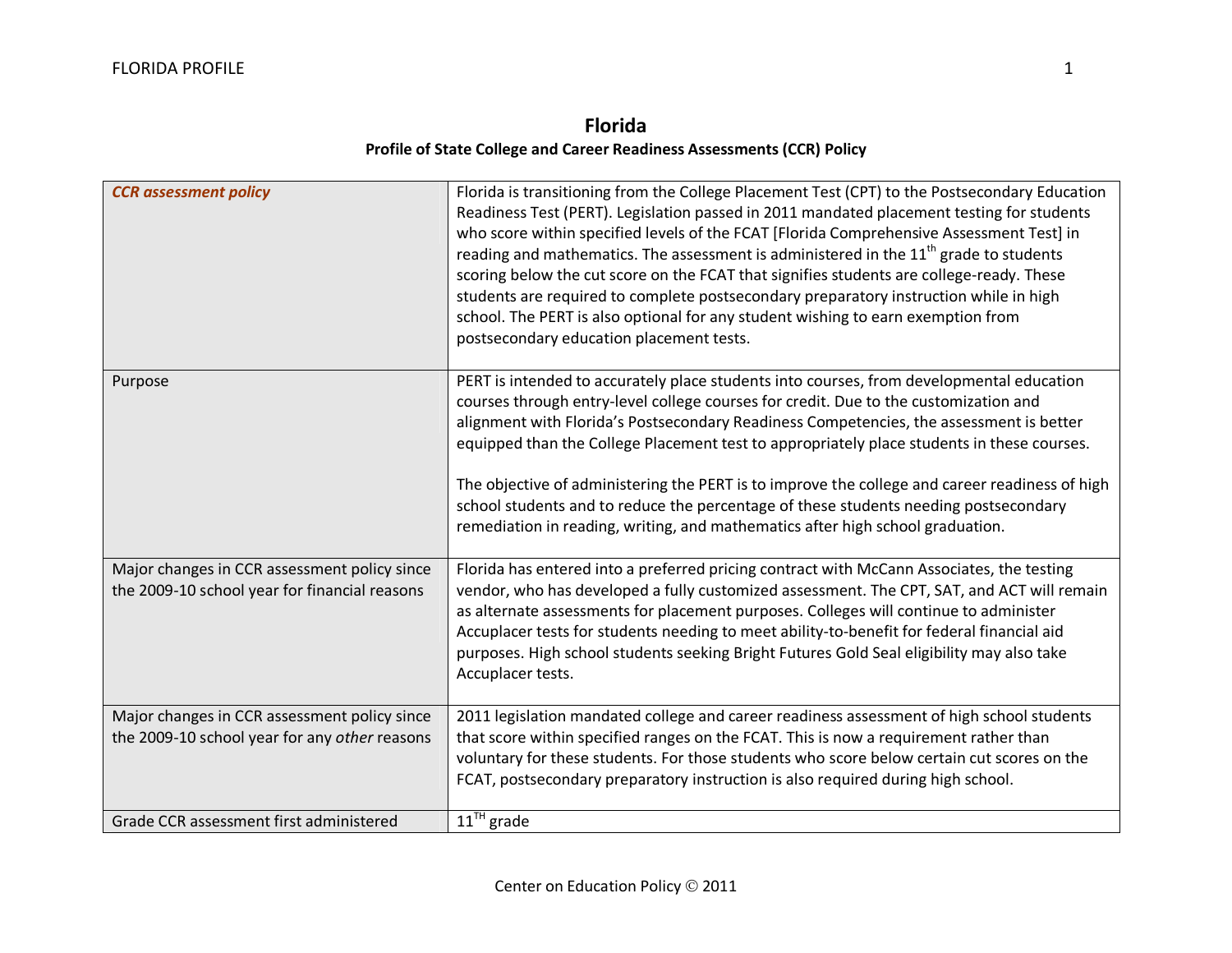| State financial support for students to take the<br><b>CCR</b> assessment                                          | Yes                                                                                                                                                                                                                                                               |
|--------------------------------------------------------------------------------------------------------------------|-------------------------------------------------------------------------------------------------------------------------------------------------------------------------------------------------------------------------------------------------------------------|
| Is the CCR assessment administered during the<br>regular school day?                                               | <b>Yes</b>                                                                                                                                                                                                                                                        |
| Is the CCR assessment used by postsecondary<br>institutions for undergraduate admission<br>purposes?               | No. The Florida College System has open admissions and the state universities generally use<br>the SAT and ACT for admission purposes.                                                                                                                            |
| Is the CCR assessment used by postsecondary<br>institutions for placement purposes?                                | Yes, the Florida College System uses PERT for course placement purposes. Students meeting<br>statewide cut scores are placed into entry-level college credit courses after high school.<br>Students below the cut scores are placed into developmental education. |
| Granted exemptions on college placement<br>exams for students who meet a certain<br>standard on the CCR assessment | High school students who perform at or above a specified score on the PERT are guaranteed<br>entry to the Florida College system and into college-level coursework without need for<br>remediation within two years of the test.                                  |
| Is postsecondary institution course credit<br>awarded for performance on the CCR<br>assessment in any way?         | <b>No</b>                                                                                                                                                                                                                                                         |
| Is the CCR assessment used in any way by<br>potential employers?                                                   | <b>No</b>                                                                                                                                                                                                                                                         |
| Impact of adoption of the common standards                                                                         | The impact of the adoption of CCSS (Common Core State Standards) on high school                                                                                                                                                                                   |